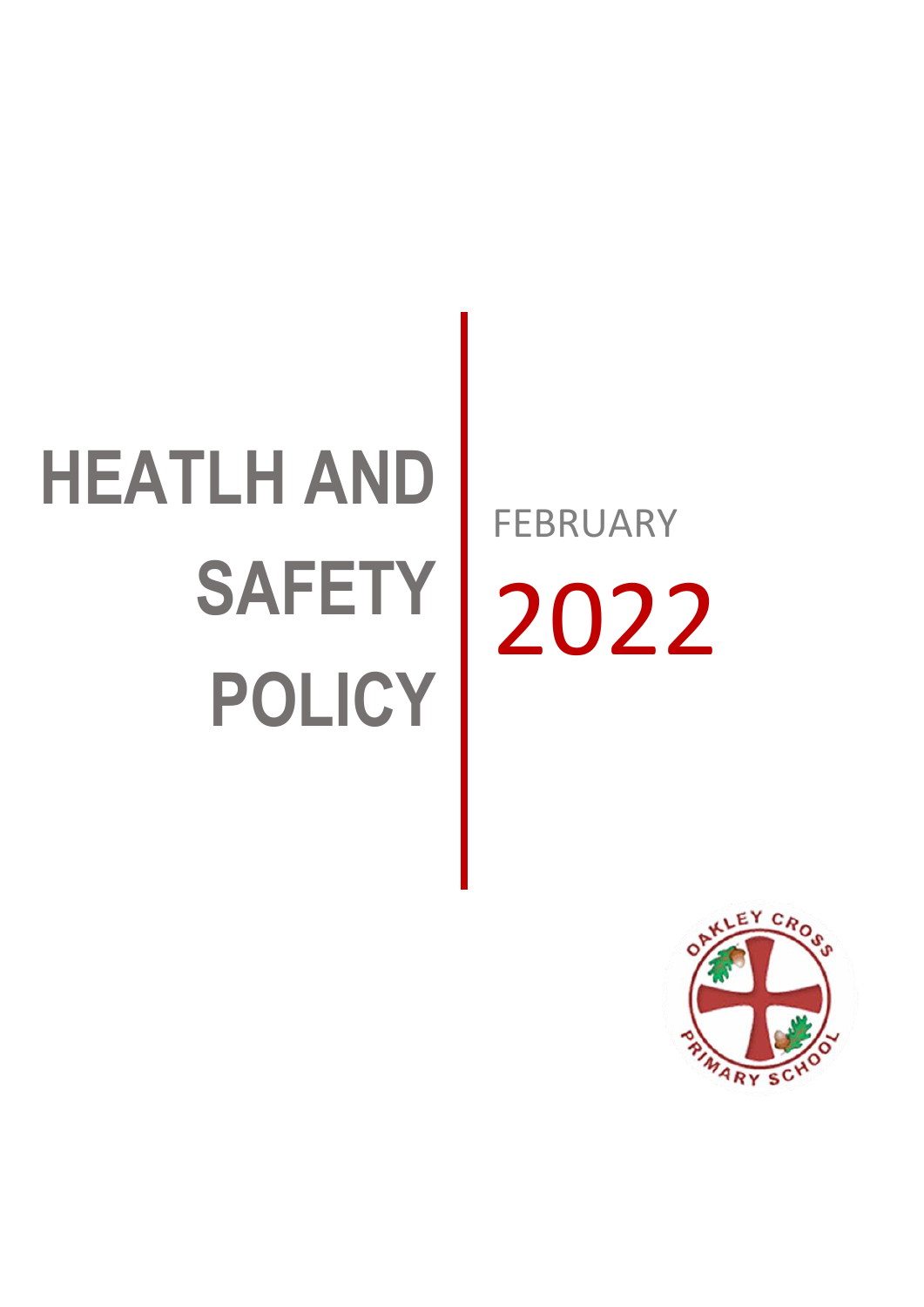### **Introduction**

The health, safety and welfare of all the people that work or learn at our school are of fundamental importance. We aim to provide a safe, secure and pleasant environment for everyone where people are supported to fulfil their potential. The Governing Body, along with the Local Authority, takes responsibility for the health & safety of all our pupils, members of staff and others who visit our premises.

## **Section 1 – Statement of intent.**

The Governing Body of the school recognise their corporate responsibility under the Health and Safety at Work etc Act 1974 to provide a safe and healthy environment for the teaching and non- teaching staff, the pupils and other people who come onto the premises.

The Governing Body will take all reasonably practicable steps within their power to fulfil this responsibility.

The Governing Body will operate within the structure and framework of Durham County Council, as detailed in the School Health & Safety Policy and Procedures Manual, and will where reasonably practicable apply all health and safety instructions and advice issued by the Local Authority and other enforcing bodies.

The school will ensure that risk assessments are conducted, recorded and implemented to guarantee so far as is reasonably practicable the provision and maintenance of:

- safe premises, plant and systems of work;
- safe methods of using, handling, storing and transporting of articles and substances;
- suitable and sufficient information, instruction, training and supervision to enable all employees to avoid hazards and contribute positively to their own safety and health at work;
- a safe working environment with adequate arrangements for the welfare of employees and;
- safe access to, and egress from, places of work including procedures for evacuation in an emergency.

Adequate facilities and arrangements will be maintained to consult with employees, trade union representatives and the relevant internal and external safety agencies, to encourage a joint approach to the management of health safety and welfare.

All employees have a legal obligation to take reasonable care for their own health and safety, for the safety of others and to co-operate with the Governing Body and Head Teacher in fulfilling the schools' statutory duties.

The Governing Body will review this policy statement annually and update, modify or amend it as it considers necessary to ensure the health, safety and welfare of staff, pupils and others.

# **Section 2 - Organisation of Health & Safety Responsibilities**

# **Governing Body**

The Governing Body has the delegated responsibility for the adoption and implementation of the health and safety management systems that comply with the principles set out in the Corporate Health & Safety Policy and Schools Health & Safety Procedures Manual. In order to fulfil this responsibility the Governing Body will, as far as reasonably practicable, ensure that: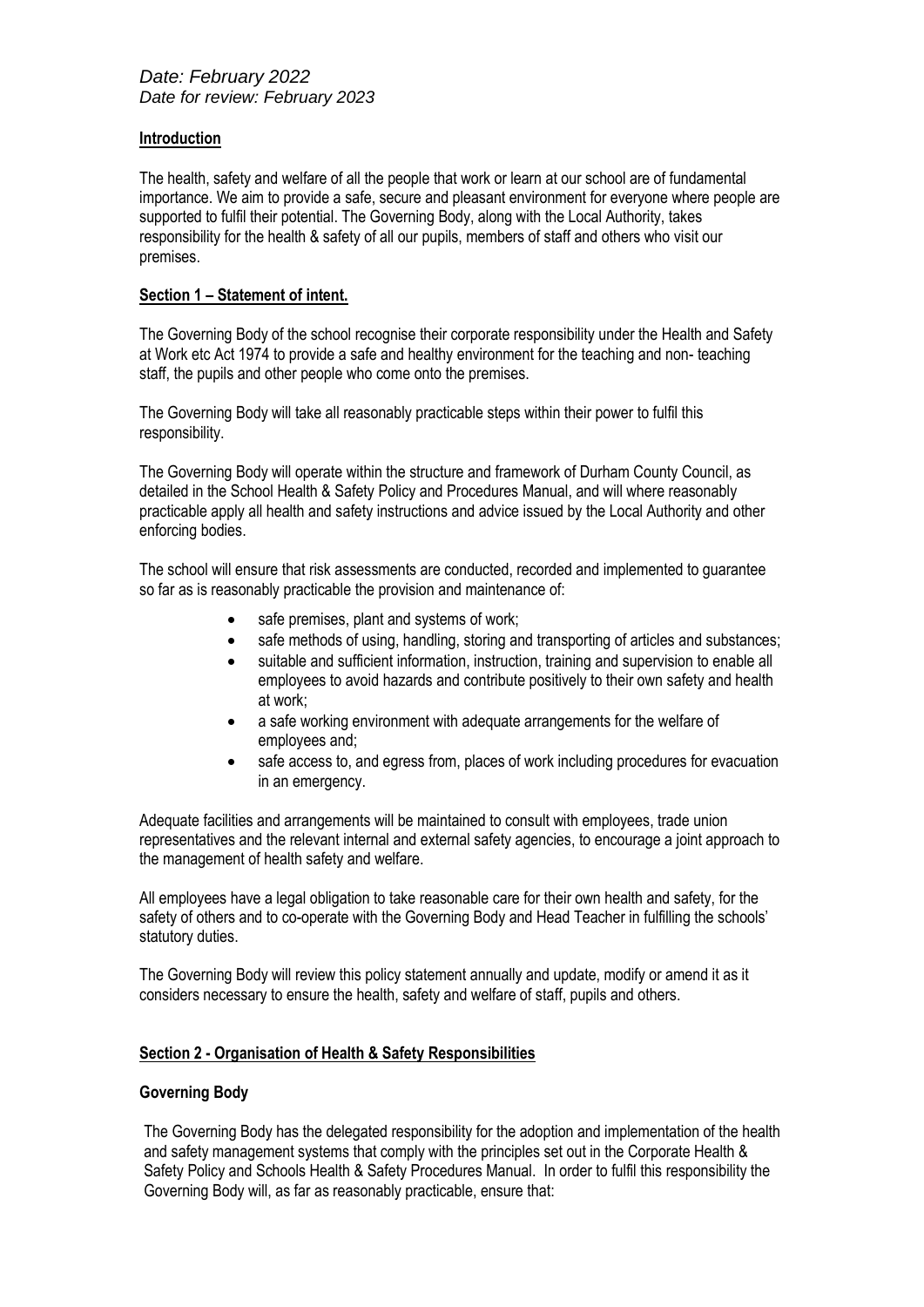- Health & Safety management procedures and systems are incorporated as an integral part of their overall school management system, and are adequately given a level of consideration equal to other school issues;
- the School Health & Safety Policy and Procedures Manual, as it relates to areas, activities and persons under the school's control is understood, implemented, maintained and monitored;
- pro-active health and safety risk management is implemented, and reviewed to meet statutory, best practice and County Council requirements;
- where health, safety and welfare duties and responsibilities are delegated to school staff. appropriate and sufficient information, instruction and /or training is identified and organised;
- communication and liaison is maintained with all those who may need to be aware of the requirements of this policy and it's procedures;
- when requested the County Council is provided with information on the operation of the health & safety management system sufficient to fulfil its responsibilities,
- a review of the policy and its implementation is carried out at suitable intervals; and that,
- any problems or constraints in meeting these duties and responsibilities are brought, without delay, to the attention of the County Council.

# **Headteacher**

The Headteacher will co-operate with their Governing Body to ensure that:

- 1. adequate health and safety management systems and procedures, that comply with the School Health & Safety Policy and Procedures Manual, are implemented within the school;
- 2. where duties and responsibilities are to be delegated, necessary information, instruction or training is identified and organised;
- 3. systems are in place to monitor the application and effectiveness of the health and safety procedures;
- 4. at intervals agreed with the Governing Body, a review of Health & Safety in the school is carried out; and,
- 5. they take an active and visible part in communicating and encouraging a positive attitude to health, safety and welfare.

# **Employees**

All employees have a responsibility to -

- 1 observe the health & safety policy & procedures in school;
- 2 take reasonable care for the health and safety of themselves and of other persons who may be affected by their acts or omissions at work;
- 3 observe the schools systems of safe working and take any precautions necessary to ensure the safety of themselves and others affected by their work;
- 4 co-operate with the school or any other duty holder so far as is necessary to enable any duty or requirement imposed on the school to be performed or complied with;
- 5 use the correct tools and equipment appropriate for the job and ensure that they are kept in good condition, and not adapted for unauthorised use;
- 6 make use of safety aids, appliances, equipment and protective clothing provided;
- 7 report and seek advice, without delay, on any unsafe conditions, defects in the premises or equipment, or any shortcomings in health and safety arrangements;
- 8 do not intentionally or recklessly interfere with or misuse anything provided in the interests of health, safety or welfare;
- 9 notify immediately any accident, injury, illness, disease, dangerous occurrence or near miss associated with the carrying out of their duties and responsibilities;
- 10 do not interfere with any plant or equipment which has been involved in an accident, or has been taken out of use pending an investigation;
- 11 familiarise themselves with the action to take in the event of fire or other emergency;
- 12 seek advice at the earliest opportunity if they have any concerns regarding health & safety of staff or pupils in the school.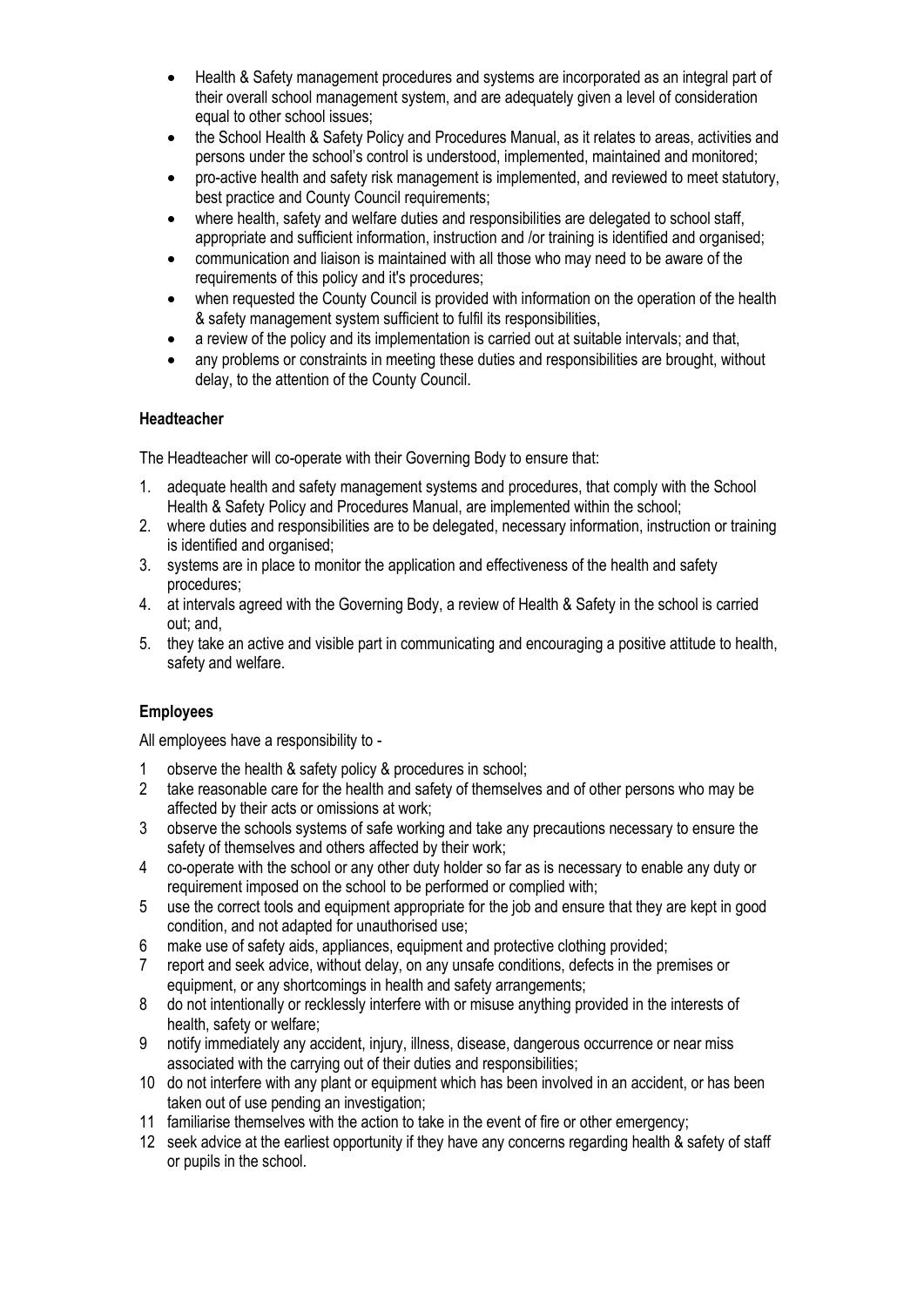# **Pupils**

Our school promotes the spiritual growth and welfare of pupils, and aims to equip pupils with the skills, knowledge and understanding to live positive, safe and healthy lives.

Pupils will be encouraged to participate in helping to create a safe learning environment in school.

### **Section 3 – Health & Safety Procedures**

The following health & safety procedures are detailed in the Durham County Council School Health & Safety Policy and Procedures Manual.

- Accident / incident / ill-health reporting
- Asbestos
- Biological Hazards including infected sharps
- Building Related Projects
- Confined Spaces
- Design & Technology
- Display Screen Equipment
- Driving at Work
- Electrical Safety
- Fire Safety
- **First Aid**
- Food Safety
- Hand Arm Vibration
- Hazardous Substances (COSHH)
- Induction
- Lifting Operations & Lifting Equipment
- Lone Working
- Mobile Phones
- Manual Handling (Objects)
- Moving & Handling Pupils and Young People
- New & Expectant Mothers
- Noise at Work
- Personal Protective Equipment (PPE)
- Playgrounds and Outdoor Play Equipment
- Public Events on School Premises
- Risk Assessment
- Risk Register and Top Level Assessment
- Science Teaching
- Security in Schools
- Swimming Pool Operation
- Traffic Management
- Violence and Aggression
- Work Equipment
- Work at Height
- Workplace Transport
- Workplace Welfare & Premises Inspection
- Young Employees

The school will use the above procedures and corresponding Risk Assessment forms to meet its obligations under the Health & Safety at Work etc Act 1974 and other regulations.

The school will keep up to date with additions and changes to the School Health & Safety Policy & Procedures Manual where it related to the work of the school.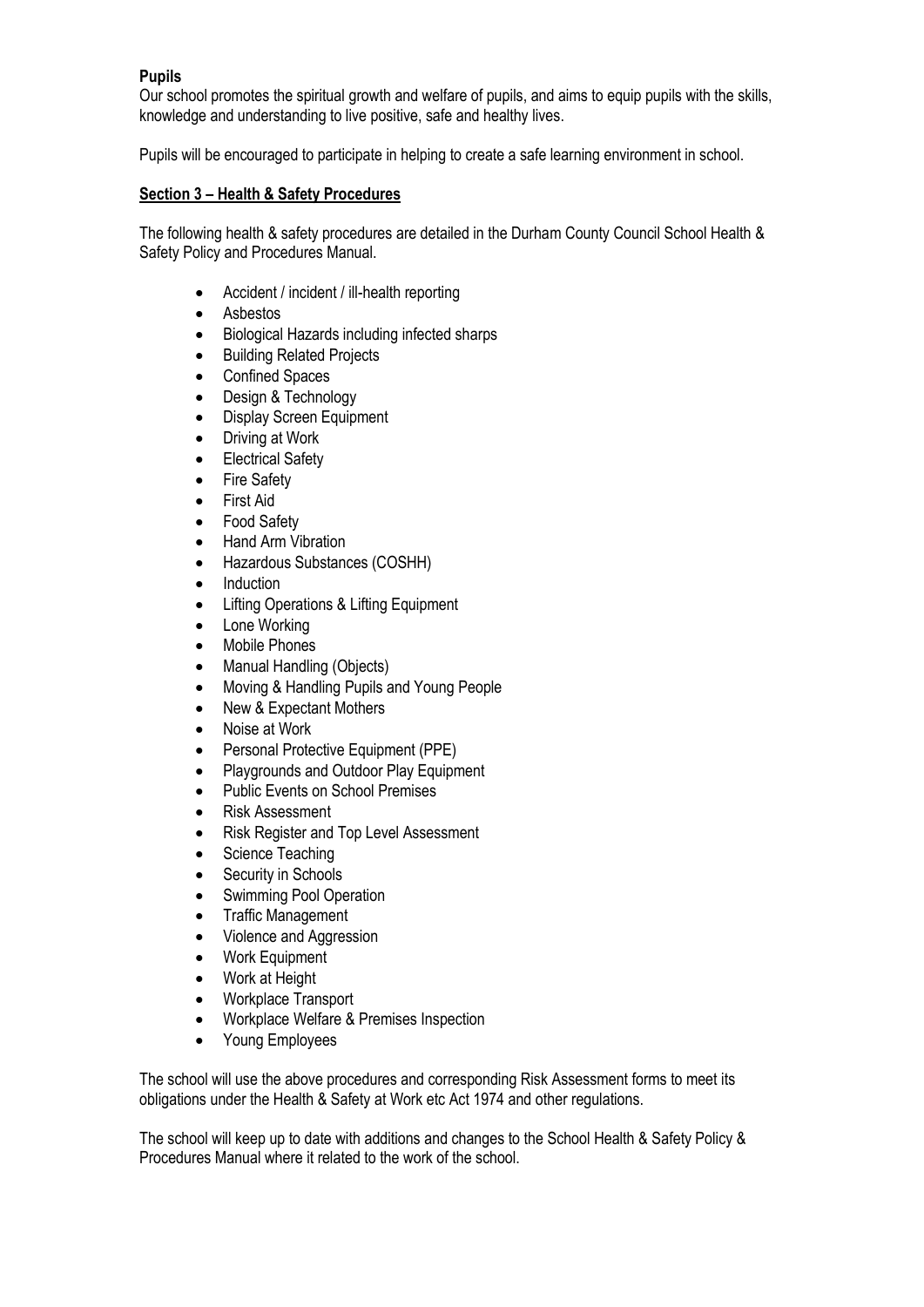### **Section 4 - School arrangements**

#### **The School curriculum**

- We teach children about health and safety in order to equip them with the skills, knowledge and understanding to enable them to live positive, successful and healthy lives. Teachers take every opportunity to educate children in this regard in the normal school curriculum. For example, through the science curriculum we teach children about hazardous materials, and how to handle equipment safely and the PSHE curriculum, about drugs.
- We teach children respect for their bodies, and how to look after themselves. We discuss these issues with the children in PSHE and RSE lessons and we reinforce these points as part of our healthy schools programme, where children learn about eating and hygiene. We also show them how to move and play safely in PE lessons.
- Health and safety issues also arise when we teach care for the environment and awareness of the dangers of litter.
- Our school promotes the spiritual growth and welfare of the children through the RE curriculum, through special events such as harvest festival, and through the daily act of collective worship.
- Each class has the opportunity to discuss problems or issues of concern with their teacher. Teachers use circle time to help children to discuss and overcome any fears and worries that they may have. Teachers handle these concerns with sensitivity.

### **School meals**

- Our school provides the opportunity for children to buy a meal at lunchtimes. If parents are in receipt of income support, they may claim free school meals for their children. We do all we can to ensure that the meals provided have a suitable nutritional value and work with Taylor Shaw to achieve this.
- Care is taken to ensure pupils with food allergies are given meals that are safe and of nutritional value.
- If children choose to bring their own packed lunch, we provide them a suitable place to eat their lunch, and we supervise them during this time.
- Our school promotes a healthy lifestyle.

#### **Child protection**

- The Designated Safeguarding Leads are responsible for child protection in the school. (Headteacher Sian Atkinson, Deputy Headteacher Andrew Howe)
- We require all adults employed or having contact with pupils in school (eq staff, volunteers, contractors etc) to have been DBS checked before being allowed access to pupils.

#### **Visitors in school**

- The entrance to the school is kept locked to prevent unauthorised access.
- All visitors will sign in on entering the school and wear a visitors badge at all times. ID will be checked before entry.
- Staff should report any potentially unauthorised visitors to the Head Teacher as soon as possible. Staff should not put themselves at risk challenging intruders, but should ensure pupils are moved to a place of safety.

#### **Seat belts**

Our school only uses coaches and mini-buses that have seat belts provided. We instruct pupils to wear seat belts at all times when the vehicle is moving.

When staff cars are used to transport pupils the law regarding child restraints is always followed without exception.